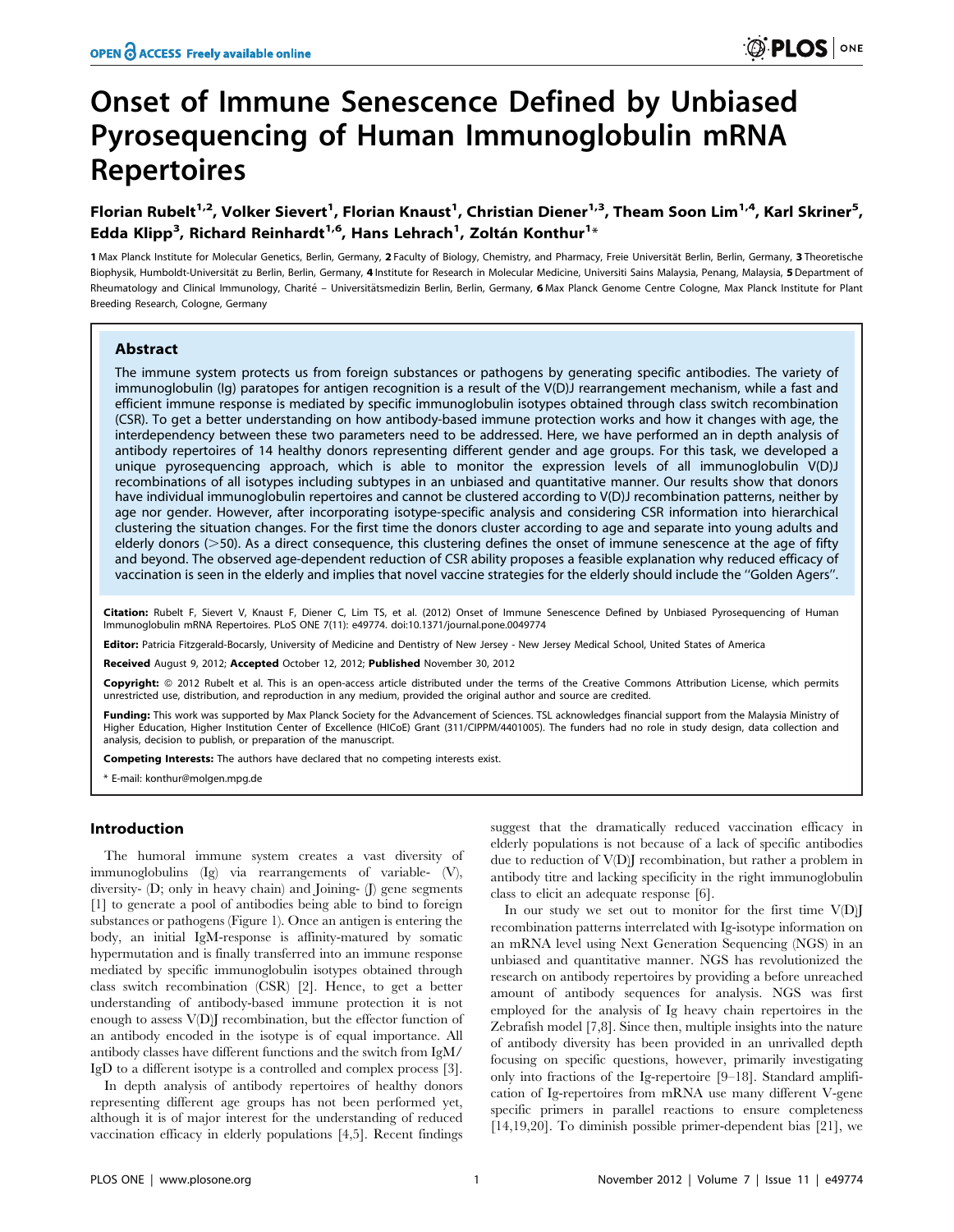

Figure 1. Schematic illustration of immunoglobulin G in complex with antigen and mechanism of V(D)J recombination, as well as amplification strategy for 454-sequencing. (A) Immunoglobulin-antigen interaction. Immunolgobulins recognize antigens via paratopes primarily defined by complementarity determining regions (CDRs). VH: Variable heavy; VL: Variable light; CH1 Constant heavy 1; CL: Constant light. (B) Representation of the genomic rearrangements occurring during V(D)J recombination. Chromosomal V(D)J rearrangement in the B-cell connect one Variable-gene (V) with one Diversity (D; only HC) and one Joining-gene (J) out of a pool of different V(D)J genes to enable a high diversity of binding affinities within the antibody repertoire. CDR 1 and 2 are defined by the V-genes, while CDR 3 is generated through V(D)J recombination. Constant domains (CH and CL) specify the induced immune reaction. (C) Amplicon represent dsDNA fragments generated for pyrosequencing by emulsion PCR (ePCR). PlugOligo: V-gene independent 5' end adapter for amplification. doi:10.1371/journal.pone.0049774.g001

developed a novel amplification strategy independent of V-gene specific 5' primers. Further, our novel avenue of analysis is based not only on information on V(D)J recombination but also on CSR profiles of individual donors by incorporating isotype-specific analysis of the antibody sequences. As a direct consequence, donors clustered hierarchically according to age. For the first time we could observe changes in immunoglobulin isotype repertoires to be age-dependent indicating reduction of class switch recombination ability already occurring at a much earlier time point than expected.

#### Results and Discussion

### Unbiased amplification and sequencing of human Igrepertoires

We have developed a novel amplification strategy for heavy and light chain (HC and LC) repertoires starting from total RNA of peripheral blood cells. We used a single V-gene independent 5' end adapter (PlugOligo) during reverse transcription in combination with five HC and two LC PCR primers derived from conserved CH1/CL regions (Figure 1). CH1-specific primers were chosen in such a way that the obtained sequences could be subsequently subdivided into five isotypes with nine subtypes (IgA1, -A2, -D, -E, -G1, -G2, -G3, -G4, -M). Since PCR-based amplification processes can skew the Ig-repertoire, we developed a ''single-pot'' emulsion-based method for HC and LC amplification to ensure unbiased amplification and maintenance of diversity [21]. DNA sequencing of Ig-repertoires from 14 healthy Caucasians of different age and gender was performed using a Roche Genome Sequencer FLX/454 system [22]. In total 3,566,089 reads were obtained. The raw sequences were analyzed according to three criteria (i) over 380 bp length, (ii) unique assignment to Igclass and (iii) unambiguous assignment of V(D)J rearrangements to

V-, D- and J-genes. For assignment of rearrangements we applied the IMGT/High V-Quest tool [23–25] and for class assignment we developed and employed a signature-based method independent of the CH1-specific primers used for amplification. Classification of sequences was performed on a gene rather than allele resolution using regular expression pattern matching of the IMGT/High V-Quest output supplemented with a heuristic approach to handle genes, which could not be identified unambiguously. A relational data model was developed for structural storage retrieval of both raw sequence data and analysis results based on the PostgreSQL RDBMS.

In total, we obtained 1,357,978 (38.08%) sequences with a complete and unambiguous set of V(D)J gene assignments of high quality (1,046,521 HC and 295,555 LC). Our method allows the unbiased analysis of V-gene usage in antibody repertoires and its power is demonstrated by obtaining sequences of several V-genes, e.g. IGHV3-13 and IGHV4-61, which have been missed in previous deep sequencing studies where V-gene specific primers were applied [12]. The analysis of light chain repertoires revealed that the most frequently used kappa and lambda light chains over all donors are IGKV1-39 and IGKV4-1 (14% and 13%) and IGLV2-14 and IGLV1-40 of (22% and 8%), respectively.

# Analysis of V(D)J recombination in healthy donors of different age and gender

The description of V(D)I recombination frequencies to reflect complete antibody repertoires is inherently complex. Looking only at the combination of individual V-, D- and J-gene segments independent of the resulting antibody sequence, we already found 6685 different VDJ recombination patterns for HC and 240 different VJ recombination patterns in LC. We performed hierarchical clustering of the 14 donors based on the overall distribution and relative frequency of these V(D)J recombination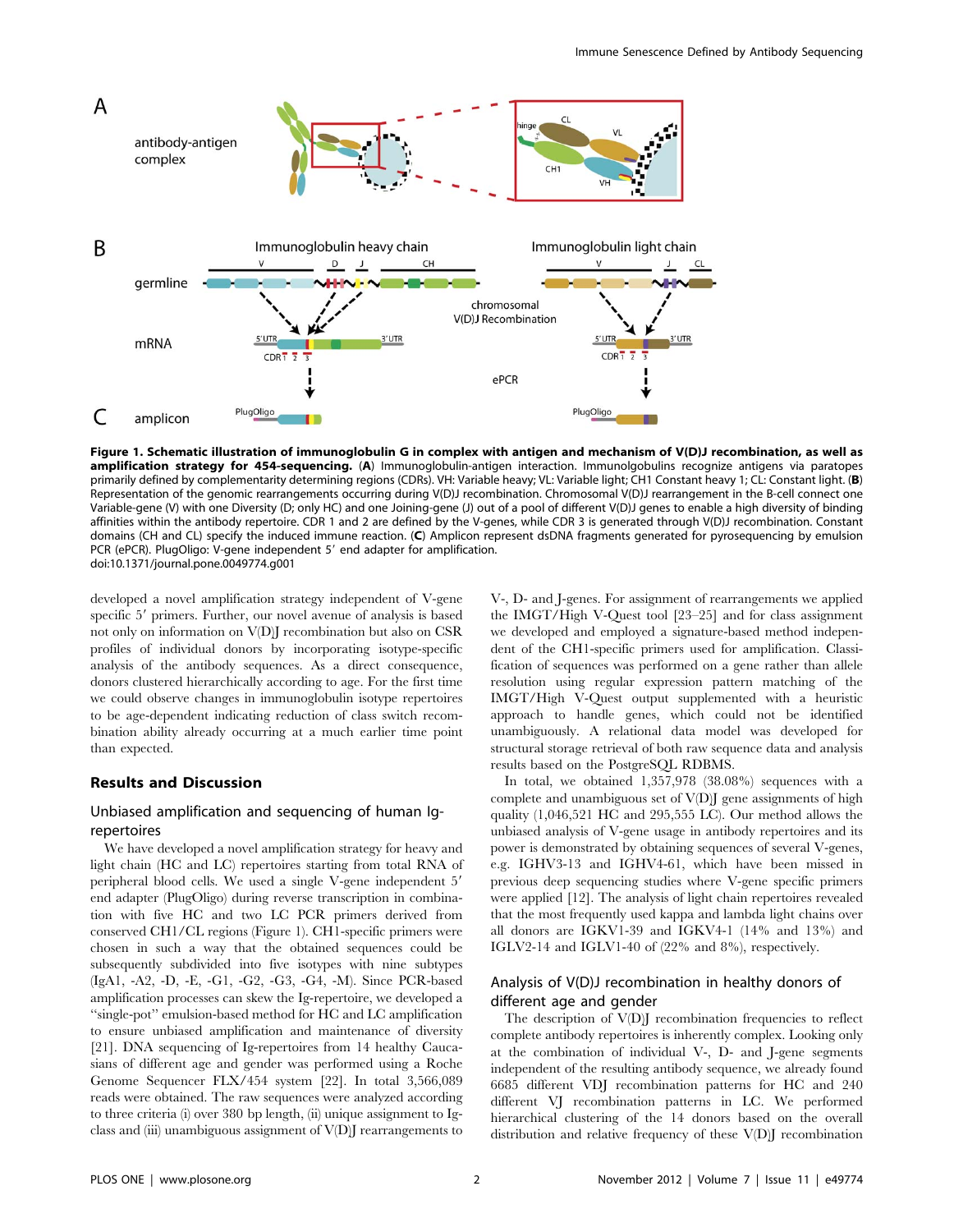

Figure 2. Hierarchical clustering of V(D)J recombination pattern distributions. (A) Clustering of HC VDJ rearrangements. (B) Clustering of LC VJ rearrangements. Heatmaps show relative frequency of V(D)J recombination patterns (columns) versus donors (rows). Blue and pink colors represent male and female, respectively. The age of the donor is recorded on the right. Individual V(D)J counts were normalized by total number of sequences for each donor. Normalized frequencies were log-transformed [F as ln(F+1e-6)] and intensity was visualized from black to lime. Row and column dendograms use euclidean distance. doi:10.1371/journal.pone.0049774.g002

in HC and LC and found neither age nor gender-specific grouping (Figure 2). Next, we included isotype information and repeated the clustering (Text S1). Again, no grouping was observed (Figure S1). At the same time, however, we observed an overall tendency in the usage of certain VDJ recombinations within the 14 individuals of the cohort (Figure 3A) and analyzed the most frequent rearrangements; those present 100-times over the median expression of all VDJ recombination  $(>1.07\%;$  Figure S2). These VDJ recombination patterns were predominantly found in only single isotypes suggesting to have originated from oligoclonal expansion of B-cells and, hence, reflecting natural diversification of specific immune responses. The three most frequent VDJ-rearrangements were analyzed in greater detail and strikingly, each of them could almost exclusively be assigned to one major Ig-isotype. Donor I200091- 032 showed a distinct recombination pattern (VH4-34/D2-12/J4; 3.4%), of which 96% is expressed as IgA2 (Figure 3B). A detailed analysis of the complementarity determining regions (CDRs) on the amino acid level further revealed that 65% of this VDJ rearrangement can be attributed to two sequences (54% and 11%, respectively) that differ in a single amino acid. This could be either a result of clonal expansion or of a kind of converging maturation in response to an antigen. Donor I200091-030 has an elevated VH2-5/D3-22/J4 recombination pattern (3.8%) with a frequency of 95% in isotype A1 (Figure 3C). Detailed examination of CDRcomposition clearly suggests a polyclonal response since an even distribution of seven different amino acid sequences contribute to 60% of this isotype recombination. In the third example (donor I200091-21, Figure 3D), the most frequent recombination VH1-  $2/D1-26/3$  (3.3%) was observed within IgG1 (89%). At the same time we noticed in this donor a broad usage of VH1-2 (21.6%) with different J and D segments over all V-genes of which the majority was seen in IgG1 (17.6% of all). Altogether, IgG1 expression was 8 times over the median of all donors in this case indicating a polyclonal or multi-antigenic immune response since no distinct amino acid pattern was observed on the CDR-level. Although none of the donors analyzed were vaccinated recently and all were asymptomatic and without any recent or long-term medical pre-history according to voluntary disclosure, the deter-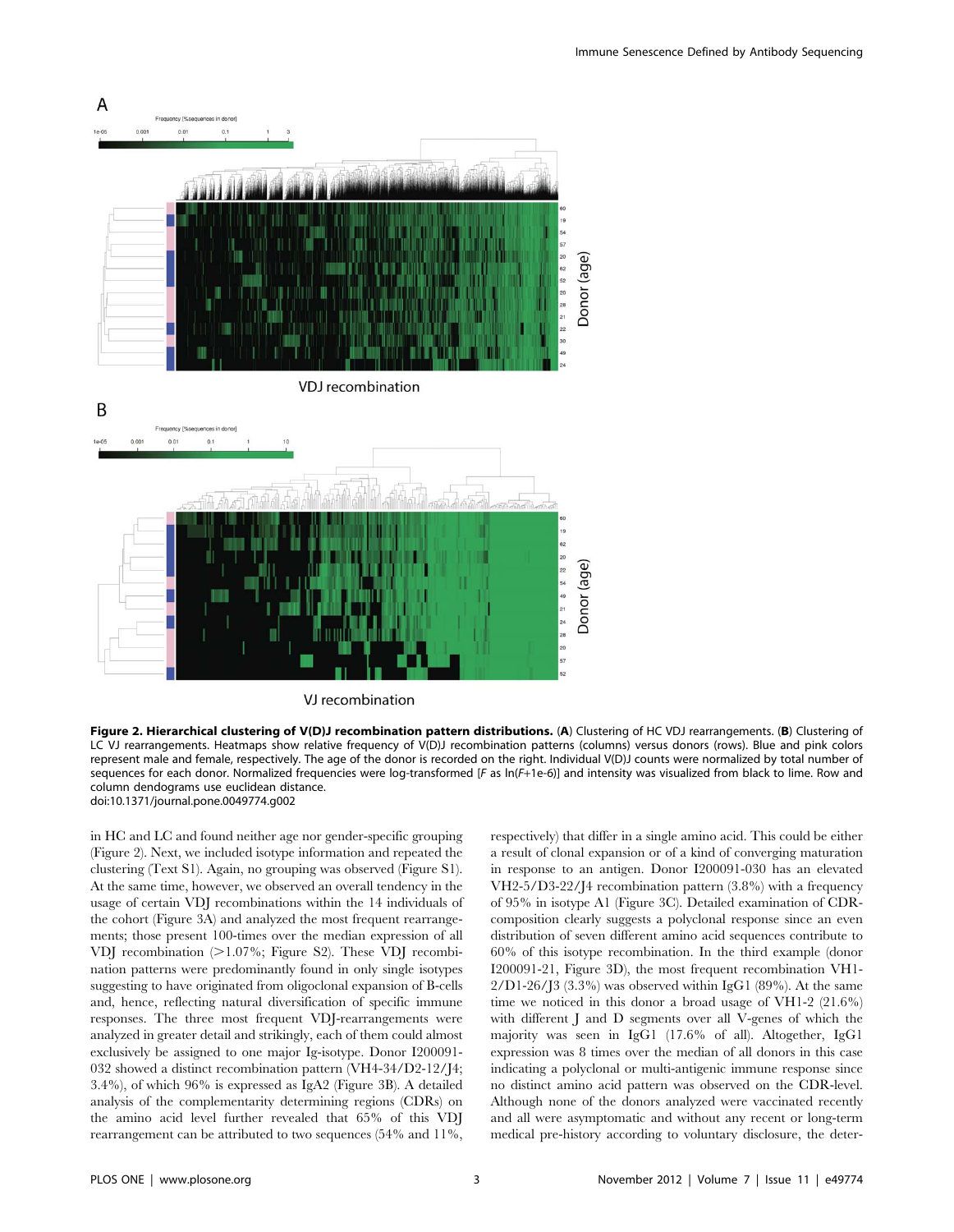

Figure 3. In detail analysis of VDJ rearrangements. (A) Overall distribution of VDJ rearrangements in 14 donors. (B) IgA2-specific VDJ rearrangements in donor I200091-032. (C) IgA1-specific VDJ rearrangements in donor I200091-030. (D) IgG1-specific VDJ rearrangements in donor I200091-021. (E) Gauge; sphere volumes refer to their respective numerical proportion. Less than 10 ppm are represented by a fixed size sphere. Green color shading indicates number of reads constituting respective recombination. Other colors highlight selected V-genes; blue: IGHV1-2, yellow: IGHV2-5, red: IGHV4-34. doi:10.1371/journal.pone.0049774.g003

mination of the Ig-repertoires by NGS already implies that our method will be suitable to monitor V(D)J recombination patterns in response to specific antigens/vaccines or during the course of certain diseases, as suggested earlier [26].

#### Ig-isotype frequencies show age-dependency

Our method results in a quantitative overview of all isotypes and their relative abundance, offering a detailed picture of the immunoglobulin repertoire. At first we calculated for each donor the relative amount of obtained sequences per isotype over the total number of sequences. Most reads belonged to IgM (median 35.7%), whereas IgE- or IgG4-specific reads were rarely obtained. Looking at the cohort as a whole, a correlation between IgM  $(pval = 0.005)$  and IgD  $(pval = 0.029)$  expression levels and age of the donors could readily be observed (Figure 4A; Table S1). After dividing the donors into young adults (19–30 years) and elderly (49–62 years) we found additionally a significant increase in the IgM (pval = 0.029) and a concomitant decrease in IgG2  $(pval = 0.027)$  levels as well as an uneven reduction in the other isotypes among the elderly (except IgD and IgG4). At the same time, no correlation between isotype distribution and age was observed in the group of young adults (Tables S2 and S3). We noticed that the antibody repertoire of the 24 years old male resembles more that of elderly with a higher frequency of IgM and IgD than the other young adults.

#### Differences in CSR-ability are observed between young and elderly

We calculated the number of unique VDJ recombinations per isotype in proportion to all isotypes for each donor (Figure S3). No age dependency in the young adults was seen and the relative number of unique VDJ recombinations for each isotype is comparable within this group. In the group of elderly, however, age dependency was clearly observed with a gradual increase in relative numbers of VDJ recombination in IgM (pval  $= 0.006$ ) and IgD (pval =  $0.003$ ) and a significant decrease in IgG2  $(pval = 0.011)$ . This is in good agreement with the above finding purely based on isotype analysis and clearly relates to the biological function; i.e. dividing an immune reaction into initial response (IgM/D) and specific response (IgA/E/G) after class switch recombination (Figure 4B). Naïve B-cells initially express IgM or IgD through alternative mRNA splicing and only after stimulation with antigens will the cells undergo CSR of the antigen receptor resulting in IgA/E/G expressing B-cells through a process of DNA rearrangement driven by enzymatic processes [27]. CSR marks the onset of a specific response and results in changes in immunoglobulin effector function while the specificity of the immunoglobulin to the antigen, and hence variable domain usage, remains largely unaffected. We observed in the elderly a strong correlation between age and reduction in CSR ability (correlation  $0.95$ ; pval = 0.004) and no correlation in the young adults (pval  $= 0.663$ ) (Tables S4, S5, S6).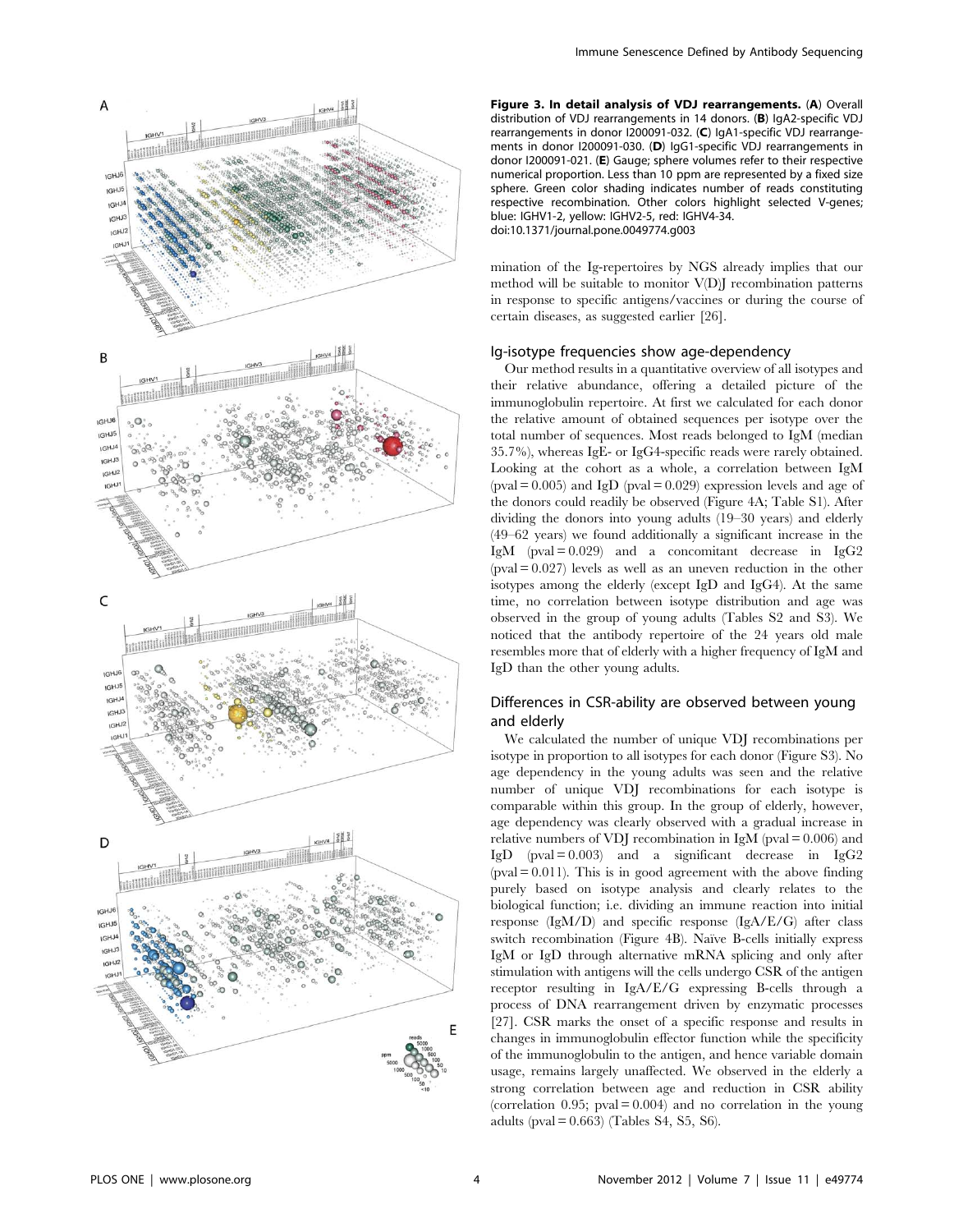

Overlap between individual isotype combinations

Figure 4. Analyses based on Ig-isotype distributions. (A) Relative frequency of isotype-specific sequences within donors sorted left to right according age. (B) Relative variability of isotypes on the basis of initial (IgM/D) and specific response (IgA/E/G). Variability: percentage of VDJs covered by a distinct isotype in each donor. Variability  $V_{AD}$  for antibody type A and donor D was calculated from the number of occurring VDJs  $n_{AD}$  and the total number of occurring VDJs in the donor D  $n_D$  as  $n_A$  $p_B$ . (C) Clustering of donors (rows) according to coincident appearance of most frequent VDJ rearrangements in their isotypes (column) with age and gender. The hundred most frequently occurring VDJ rearrangements (or less if there were less than hundred) for each donor and isotype were selected. For each donor the overlap between each pair of isotypes was quantified (visualized from black to red) using the formula  $n_{bot}/m$ ax(n<sub>A</sub>, n<sub>B</sub>), where  $n_{bot}$  is the number of VDJs present in both sets of VDJs and n<sub>A</sub> and n<sub>B</sub> represent the sizes of the sets. Blue and pink colors represent male and female, respectively. doi:10.1371/journal.pone.0049774.g004

#### Hierarchical clustering segregates young and elderly

Finally, we compared the VDJ recombination patterns within the donors with regards to CSR by analyzing the overlap between VDJ recombination in the different isotypes. The results of the top 100 VDJ rearrangements between each isotype of a donor were applied to cluster the donors hierarchically. The mean of the overlap significantly differed in the young and elderly groups (pvalue = 0.0112; Welch two sample t-test) and a reduction in the elderly of 35.52% (young: 0.1185; elderly: 0.0811) was observed, clearly segregating the two age groups. The heat map in Figure 4C shows that donors clustered according to age but not gender. Below the age of fifty, the donors clustered in pairs ageindependently, while above fifty the donors with similar age cluster pairwise suggesting correlation according to reduced CSR ability. Clustering on the basis of single isotypes or group (e.g. IgGs) only, revealed a tendency for age correlation (Figures S4, S5, S6, S7). We conclude that only monitoring the complete repertoire, now possible for the first time, can reveal donorspecific implications of impairment of CSR and shed light into the complexity of immune senescence in the elderly.

# Analysis of changes in the VDJ rearrangement pattern distribution by entropy

Additionally, entropy was used as a measure of dispersion within the distribution of VDJ recombination for individual donors. In order to minimize the influence of sample size (number of available sequences) and the high number of possible recombinations in regimes of small sample sizes entropy was calculated according to the method of Chao and Shen [28], which takes unobserved species into account and performs mostly independent of sample sizes. Because entropy quantifies the maximum information a distribution can comprise, it can be used as another measure for the diversity of the antibody repertoire. Calculations were carried out over all donors as well as over the age groups separately (Tables S7, S8, S9, respectively). No correlation or significant values were obtained for the young adults. Consistent with the results for the variability, entropy is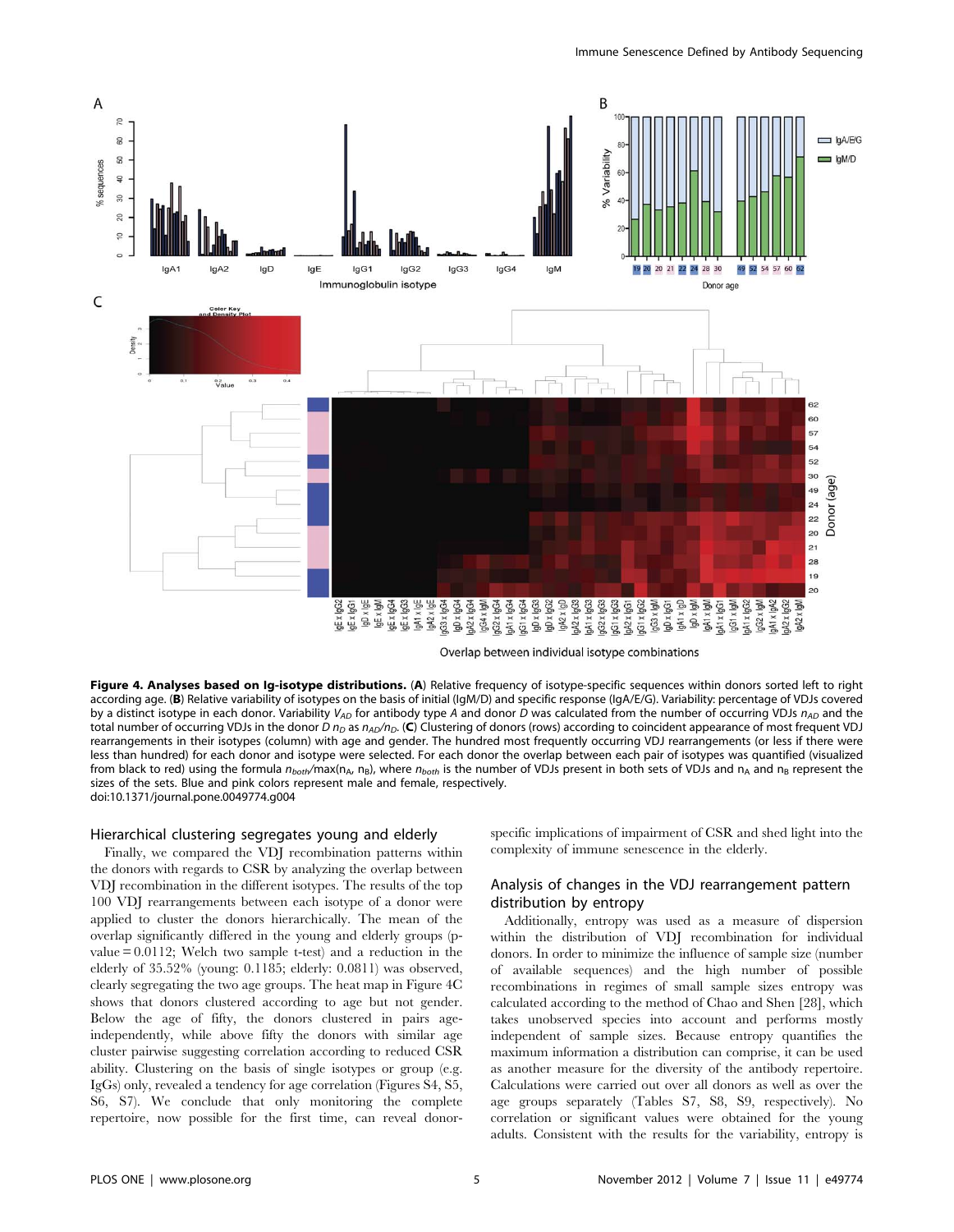increasing with age for the IgM and IgD isotypes (IgM,  $pval = 0.034$ ; IgD,  $pval = 0.005$  and there is a decline in entropy within the IgG2 isotype in the elderly (pval  $= 0.009$ ). Thus, the diversity of the immune response, particularly in the elderly, is retained within the IgM/D isotype and not adequately transferred to the IgG isotypes, which remain significantly less diverse (smaller entropy). This can be attributed to reduced CSR.

#### The age of fifty and beyond marks the onset of immune senescence

Age has a strong influence on the repertoire of the isotypes due to onset of reduction of CSR from IgM/IgD to the more specific and effective isotypes IgA and IgG, which are important not only for rapid and efficient immune response to infectious agents [29] but also for the induction of immune protection upon vaccination. Decreased production of vaccine-specific antibodies rather than VDJ recombination efficiency or avidity is thought to be responsible for overall decrease of vaccine-efficacy [6], presumably due to impairment of CD4<sup>+</sup> helper cell responses [5]. We find that immune senescence correlates with reduced CSR ability as a result of reduced transcription of Ig-isotypes and that this process starts around the age of fifty. This is in good agreement with reduced vaccine efficacy in the older population [4–6,30–33]. Our results are also in concordance with recent findings that suggest a decrease in the number of mature activated B-cells and a decreasing ability for CSR in elderly populations above sixty years of age [34]. Mouse experiments suggest the molecular mechanism of ageing in B-cells to be driven by  $TNF-\alpha$  and lowgrade inflammation increasing with age. Subsequently this has a negative effect on transcription factor E47 and activation-induced cytidine deaminase and hence down-regulates CSR [35]. Noteworthy is the relatively early onset of immune senescence. This change in the immune system suggests itself to be influenced by hormonal changes at this period of life [36]. Our findings on immune senescence starting with the age of fifty calls for further investigation in this direction as well as the development of different treatment and vaccination procedures for the ''Golden Ager''.

#### Materials and Methods

#### Medical history of healthy donors

The samples were collected from Caucasian donors living in the Berlin area by in.vent Diagnostica GmbH (Hennigsdorf, Germany) in the course of routine blood donation and represent leftovers from infectious disease screening. According to German Transfusion Law (Transfusionsgesetz - TFG) no ethical approval is necessary if material is collected during such a routine process, since no additional intervention is necessary. However, written informed consent of the donors is mandatory and has been obtained by all individuals for our specific research program. The identity of the donors was made anonymous by in.vent Diagnostica GmbH prior to sample transfer to the Max Planck Institute for Molecular Genetics. Prior blood donation, the donors stated to by free of any symptoms for at least 8 weeks and filled out a questionnaire with 37 questions concerning the following areas: previous vaccinations  $\leq 12$  weeks), disease history in the areas of neurology  $\leq 10$  years), otorhinolaryngology, lung, cardiovascular, liver, gastrointestinal tract  $\leq 10$  years), pancreas, blood, cancer, kidney, endocrinology, rheumatism, gynecology  $\leq 10$  years), eyes, serious infections  $\leq 10$  years), skin, teeth, tropical diseases (e.g. malaria), pregnancy and allergy. Further, medication status was recorded for antibiotics, heart, blood clotting, diuretics, abstergent agents, glucocorticosteroids, anti-diabetic, thyroid, contraceptive, recreational and other drugs. Additionally, surgical interventions, alcohol consumption and smoking habits were recorded, as well as familial history of severe diseases, such as cancer and autoimmune disorders (Table 1). After questionnaire evaluation, only donors were finally included into the cohort who could answer the majority of these questions with a no. Exclusion criteria were predominantly fixed to disease or medication history, which could influence the immune status of the donor.

Table 1. Donor details and obtained numbers of sequences for analysis.

| Donor ID                 | LC (No. of<br>seq.) | HC (No. of<br>seq.) | age | gender in cm | Height | Weight<br>in kg | BMI <sup>&amp;</sup> | surgeries                                              |
|--------------------------|---------------------|---------------------|-----|--------------|--------|-----------------|----------------------|--------------------------------------------------------|
| 1192158-77               | 26257               | 65770               | 62  | m            | 180    | 90              | 27.8                 | none                                                   |
| 1192158-80*              | 15566               | 63697               | 49  | m            | 170    | 70              | 24.2                 | none                                                   |
| 1192158-95*              | 10763               | 54175               | 21  | f            | 164    | 53              | 19.7                 | none                                                   |
| 1192158-105*             | 11620               | 16019               | 24  | m            | 187    | 87              | 24.9                 | nasal septum, wisdom tooth                             |
| 1200091-002              | 755                 | 75863               | 57  | $\mathsf{f}$ | 175    | 80              | 26.1                 | caecum, biliary                                        |
| 1200091-004              | 0                   | 62891               | 30  | f            | 174    | 65              | 21.5                 | ankle                                                  |
| I200091-017              | 13960               | 95743               | 54  | $\mathsf{f}$ | 162    | 66              | 25.1                 | tonsils                                                |
| 1200091-021              | 19834               | 128861              | 20  | m            | 184    | 83              | 24.5                 | none                                                   |
| 1200091-023              | 91528               | 127206              | 19  | m            | 187    | 87              | 24.9                 | small surgery at index finger                          |
| 1200091-024              | 79339               | 94201               | 60  | $\mathsf{f}$ | 167    | 70              | 25.1                 | tonsils, caecum, cyst at ovary                         |
| 1200091-028              | 1196                | 46102               | 52  | m            | 180    | 80              | 24.7                 | hand, knee, nose, throat, caecum, hernia<br>inguinalis |
| 1200091-030              | 13105               | 96308               | 22  | m            | 180    | 86              | 26.5                 | none                                                   |
| 1200091-032              | 2828                | 74597               | 20  | $\mathsf{f}$ | 167    | 57              | 20.4                 | nasal polyposis                                        |
| I200091-038 <sup>§</sup> | 8804                | 45088               | 28  | $\mathsf{f}$ | 167    | 70              | 25.1                 | none                                                   |

& BMI: body mass index;

\*smoker;

<sup>§</sup>familial history of cardiac defect.

doi:10.1371/journal.pone.0049774.t001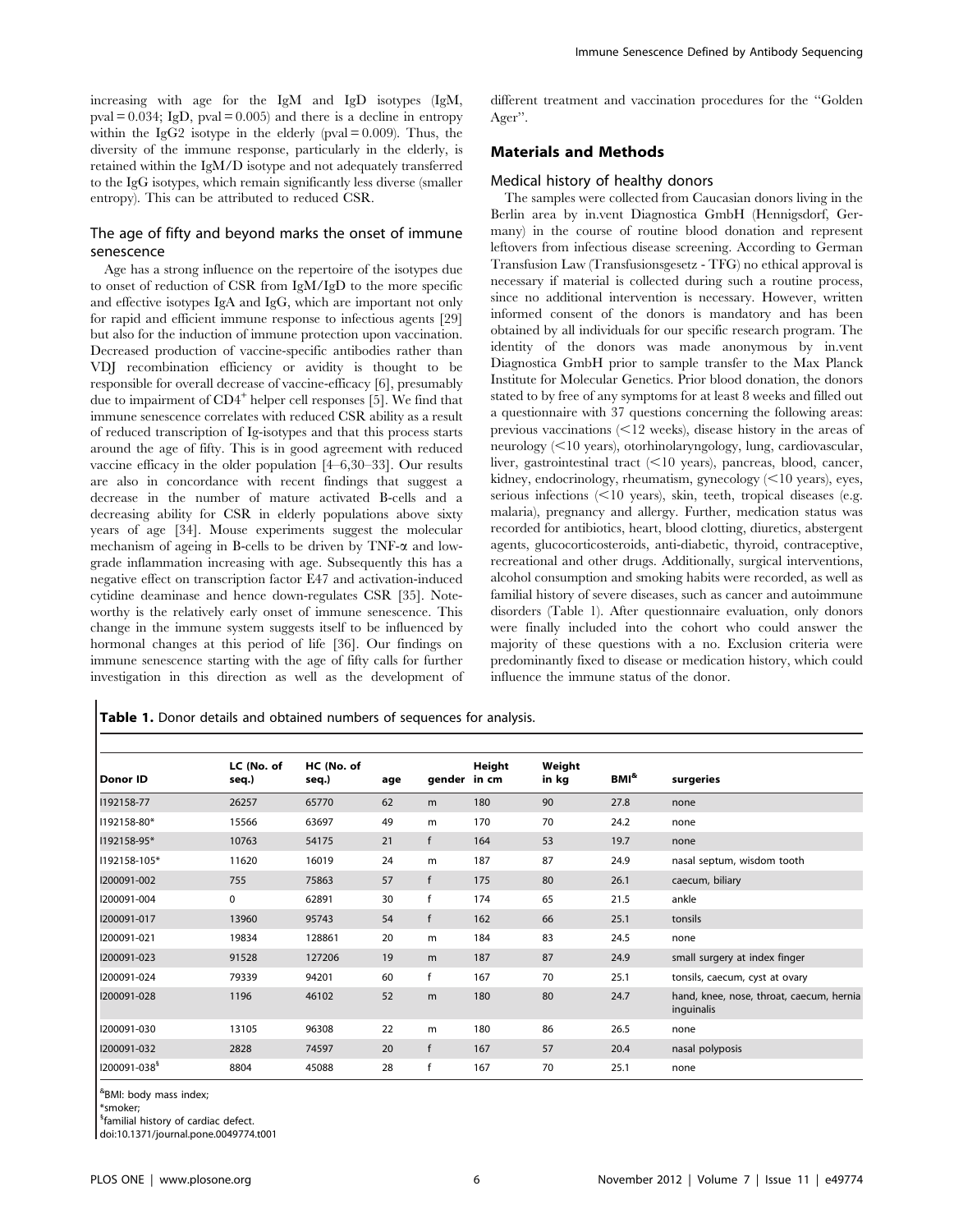Table 2. Signature sequences used for the assignment of Igclasses.

| Ig-isotype with allele<br>information | <b>DNA-sequence</b>   |  |  |  |  |
|---------------------------------------|-----------------------|--|--|--|--|
| $IqA1-01$                             | GCAGAGGCTCA           |  |  |  |  |
| lgA2-01-02-03                         | <b>GTCGAGGCTCA</b>    |  |  |  |  |
| lgD-01-02                             | AGCCTTGGTGG           |  |  |  |  |
| lgE-01-02                             | <b>GCTCTGTGTGG</b>    |  |  |  |  |
| lgG2-01-02-03-04                      | <b>GCTGTGCTCTCGGA</b> |  |  |  |  |
| lgG3-01-02                            | AGAGGTGCTCCTGGAGCA    |  |  |  |  |
| lgG4-01-04                            | AGGGCGGCTGTGCTC       |  |  |  |  |
| IgM-01-03                             | <b>GCGGATGCACTC</b>   |  |  |  |  |
| lgKC-01-02-03-04-05                   | <b>GCAGCCACAGTT</b>   |  |  |  |  |
| lgLC1-2                               | GGCGGGAACA            |  |  |  |  |
| lgLC3-7                               | GGTGGGAACA            |  |  |  |  |

doi:10.1371/journal.pone.0049774.t002

#### Sample preparation and sequencing

Reverse transcription and amplification of the mRNA was performed using the MINT cDNA synthesis kit (Evrogen, Russia). Immunoglobulin amplification was carried out in two independent reactions for heavy and light chain, respectively. Ig-class specific primers were pooled in an equal molar range to a final concentration of  $10 \text{ pmol}/\mu l$  to allow chain and donor specific ePCRs. ePCR conditions were as follows: initial heating at  $98^{\circ}$ C for 45 sec and 15 cycles elongation (98 $^{\circ}$ C for 10 sec, 65 $^{\circ}$ C for 20 sec and  $72^{\circ}$ C for 22 sec) and finally  $72^{\circ}$ C for 4 min. The amplicons were purified according a modified protocol [21] with a DNA purification kit (Roboklon, Germany) and the ePCR was repeated (additional 15 cycles). DNA was purified by 1.2% agarose gel electrophoresis, enzymatically cleaved with SfiI and ligated with self-made Roche454 adaptors containing appropriate SfiIsites (Knaust et al, submitted). Ligated DNA was repurified by agarose gel electrophoresis and Agencourt AMPure XP. For sequencing, the libraries were treated according to the manufacturer's recommendation: bead-coupled amplification using the "GS FLX Titanium LV emPCR Kit" followed by sequencing applying ''GS FLX Titanium Sequencing Kit XLR70'' and ''GS FLX Titanium PicoTiterPlate Kit''.

#### Pattern search for Ig-isotype assignment

Isotypes were determined using a simplistic pattern matching approach using isotype-specific signatures found in the constant region of the different Ig-class (Table 2). Sequences of rearranged antibodies were tested against these signatures using the ''Fuzznuc'' program from the EMBOSS [37] suite (Version 6.1.0) with default parameters. The output was further processed using shell scripts to retrieve sequence identifiers to be saved in our DBMS for further analysis. The pattern IgG2-01-02-03-04 recognizes both IgG2 and IgG4 while IgG4-01-04 is specific for IgG4 alone – the intersection of sequences found by both patterns is considered as IgG4 and the relative complement of IgG2-01-02- 03-04 in IgG4-01-04 as IgG2.

#### V(D)J assignment using IMGT/High V-Quest

Sequences (size selected,  $>380$  bp) of the rearranged antibodies obtained were submitted to the IMGT/HighV-QUEST high throughput analysis portal with ''allow insertions/deletions''

option enabled. Output was filtered using following three steps: (i) We only considered sequences which had a complete set of V(D)J genes with a identity score greater than 85% and were successfully assigned to an Ig-class by pattern matching against isotype-specific signatures. (ii) IMGT/HighV-QUEST generated output at the allele level. For our analyses however, we classified sequences by gene. To convert alleles to genes, we applied a regular expression filter on the IMGT identifiers (Protocol S1). This filter merged different V, D or J-alleles into the respective genes and treated duplicated and unduplicated D-genes as similar. Additionally, a simple heuristic was employed to integrate some genes which were hardly distinguishable from each other and hence were often ambiguously assigned. (iii) As a last quality control, all sequences were excluded, which were assigned to more than one V, D or J-gene, respectively.

#### Supporting Information

Figure S1 VDJ recombination pattern distributions of 14 donors incorporating heavy chain isotype information.

(PDF)

Figure S2 VDJ rearrangements 100-fold over the median frequency of all VDJ recombination patterns within the cohort.

(PDF)

Figure S3 Variability as a function of unique VDJ recombination patterns in each isotype in proportion to all isotypes within donors. (PDF)

Figure S4 Clustering of donors according to coincident appearance of most frequent VDJ rearrangements in IgM with all CSR-dependent isotypes. (PDF)

Figure S5 Clustering of donors according to coincident appearance of most frequent VDJ rearrangements in IgM and IgG subisotypes. (PDF)

Figure S6 Clustering of donors according to coincident appearance of most frequent VDJ rearrangements in IgG with subisotypes of IgG and with IgM. (PDF)

Figure S7 Clustering of donors according to coincident appearance of most frequent VDJ rearrangements in IgM with IgA1 and IgA2.

(PDF)

Protocol S1 Regular expression filter used to integrate IMGT/High V-Quest alleles into genes. (PDF)

Text S1 Supporting experimental data. (PDF)

Table S1 Statistical analysis of relative amount of obtained sequences per isotype over the total number of sequences from all 14 donors. (PDF)

Table S2 Statistical analysis of relative amount of obtained sequences per isotype over the total number of sequences from the young adult group. (PDF)